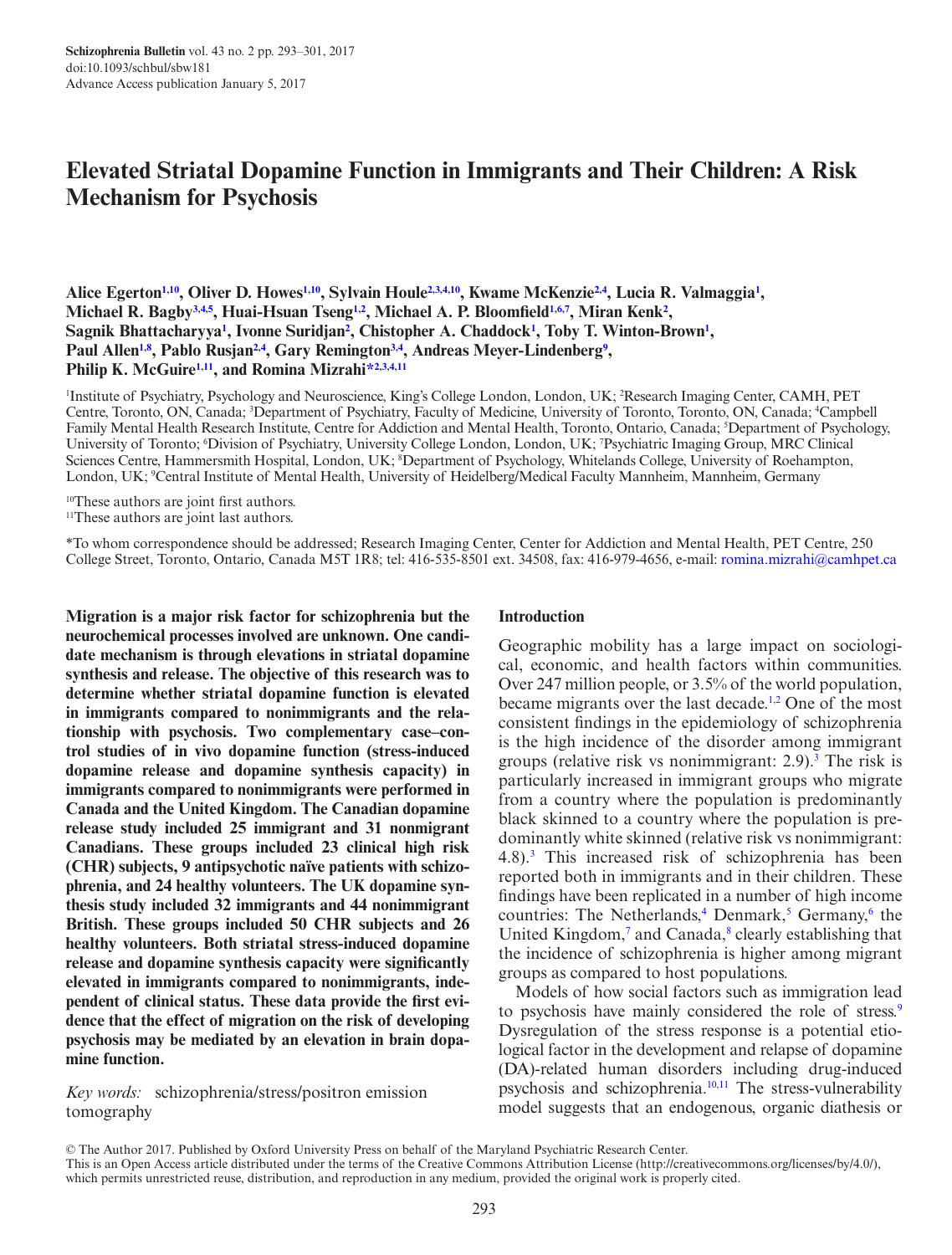vulnerability interacts with internal or external stressors in the development of psychotic disorders[.12](#page-7-11) This includes the social defeat hypothesis, which suggests that social defeat stress may lead to psychosis through sensitization of striatal DA neurotransmission.[13](#page-7-12)[,14](#page-7-13) Initial studies in healthy volunteers have examined the impact of various forms of social defeat on brain function,<sup>15-18</sup> including striatal DA release.<sup>17,18</sup> Two recent studies showed that urban liv $ing<sup>15</sup>$  and immigration<sup>16</sup> were associated with altered brain responses to stress, providing the first link between social factors and brain function. Particularly in immigrants, perceived discrimination of participant's ethnic group predicted activation of the ventral striatum, $16$  an area with dense DA innervation. However, so far no study has directly investigated dopamine function in immigrants.

DA hyperactivity in the striatum is a core neurobiological feature of schizophrenia that could underlie the exaggerated incidence of schizophrenia in immigrants.[19–23](#page-7-18) Here, we tested this hypothesis directly using positron emission tomography (PET) in vivo in immigrants and their children with, or at risk for, schizophrenia. To further validate our finding we report two complementary PET DA neuroimaging approaches to study two immigrant populations, one in Canada and one in the United Kingdom. The Canadian study investigated whether the induction of stress by a validated laboratory psychosocial task (Montreal Imaging Stress Task, MIST) $^{24}$  $^{24}$  $^{24}$  elicits more DA release in immigrants (first and second generation) as compared to the host population. The UK study sought to confirm the association between immigration (first and second generation) and elevated striatal DA function in a different cohort using the complementary technique of  $[$ <sup>18</sup>F]DOPA PET to estimate DA synthesis capacity.<sup>25</sup>

# **Methods**

# *Canada Study: Stress-Induced Striatal Dopamine Release*

*Participants.* All subjects provided written, informed consent to participate. Immigration status determined using the self-reported place of birth of the participants, their parents, and grandparents. The immigrant group ( $N = 26$ ) included first  $(N = 9)$  and second-generation immigrants  $(N = 8)$  to Canada (The generation information details were not available in 9 subjects, supplementary table S1). The nonimmigrant group  $(N = 31)$  had been in Canada for at least 3 generations. The immigrant and nonimmigrant groups were comparable for demographics ([table 1](#page-2-0)).

The immigrant and nonimmigrant groups included subjects at clinical high risk (CHR) for psychosis (*N* = 23), antipsychotic naïve patients with schizophrenia (SCZ, *N* = 9) and healthy volunteers (HV, *N* = 24) (supplementary table S1). The CHR subjects met criteria for prodromal syndromes<sup>26</sup> based on the Structured Interview of Prodromal Syndromes  $(SIPS)^{26,27}$  $(SIPS)^{26,27}$  $(SIPS)^{26,27}$  and were recruited from the early identification and treatment services for those who are at

clinic, FYPP) at the Centre for Addiction and Mental Health (CAMH), Toronto, Canada. SCZ subjects were recruited from the first episode psychosis clinic at CAMH, with the diagnosis of schizophrenia and schizophreniform disorder, no other current Axis I psychotic disorders, and no antipsychotic exposure (ie, antipsychotic naïve). HV were recruited from the same geographic area, had no personal history of psychiatric symptoms, and were not taking psychotropic medication. Participants from the current study overlapped with the cohort in previous dopamine imaging studies $23,28,29$  $23,28,29$  $23,28,29$  in whom information on immigration status was available. Exclusion criteria for all participants included pregnancy, other contra-indications to PET imaging and illicit drug use other than cannabis in the 6 months prior to imaging. The absence of illicit substance use other than cannabis was confirmed using urine drug screens at the time of PET imaging. In all participants, the level of perceived stress was measured using the Trier Inventory for the Assessment of Chronic Stress.<sup>[30](#page-7-26)</sup>

risk of psychosis (Focus on Youth Psychosis Prevention

*Montreal Imaging Stress Task.* A psychological stress task was performed during the PET imaging session to elicit dopamine release. Psychological stress was induced using the Montreal Imaging Stress Task (MIST) which has been validated in previous fMRI and PET studies<sup>[15](#page-7-14),[16](#page-7-17),[23](#page-7-23),[24](#page-7-19),[28](#page-7-24),[31](#page-8-0),[32](#page-8-1)</sup> (see supplementary e-material MIST section for details).

In all experiments, the control or stress task was started ~6–8 min before tracer injection, with 6 min of mathematical questions and  $\sim$ 1–2 min for either neutral or negative verbal feedback. Perception of stress during the control and stress conditions was assessed by a short-ened version of the state anxiety questionnaire.<sup>[23](#page-7-23),[28](#page-7-24),33</sup> The stress task was effective in producing subject-tailored failure and eliciting a stress response, which was equivalent across the immigrant and nonimmigrant groups (supplementary figures S1 and S2).

*[11C]-(+)-PHNO PET Image Acquisition.* All 56 subjects completed 2 PET scans (*n* = 112 PET scans) at least a week apart at the same time of the day, one while performing the SMCT (sensory motor control task) and one while undergoing the MIST (stress task). Stress-induced DA release was measured using  $[{}^{11}C]$ -(+)-PHNO positron emission tomography (PET), through quantification of the competition between endogenous DA and  $[{}^{11}C]$ -(+)-PHNO for D2/3 receptor binding in the striatum. The radiosynthesis of  $[{}^{11}C]$ -(+)-PHNO has been described in detail elsewhere.<sup>34</sup> Studies were carried out using a high resolution PET CT, Siemens-Biograph HiRez XVI (Siemens Molecular Imaging ). Each subject was administered  $\sim$ 333–370 MBq of high specific activity  $[{}^{11}C]$ -(+)-PHNO and scanned for 90 min. A custom-fitted thermoplastic mask was made for each subject and used with a head fixation system during PET acquisition to minimize head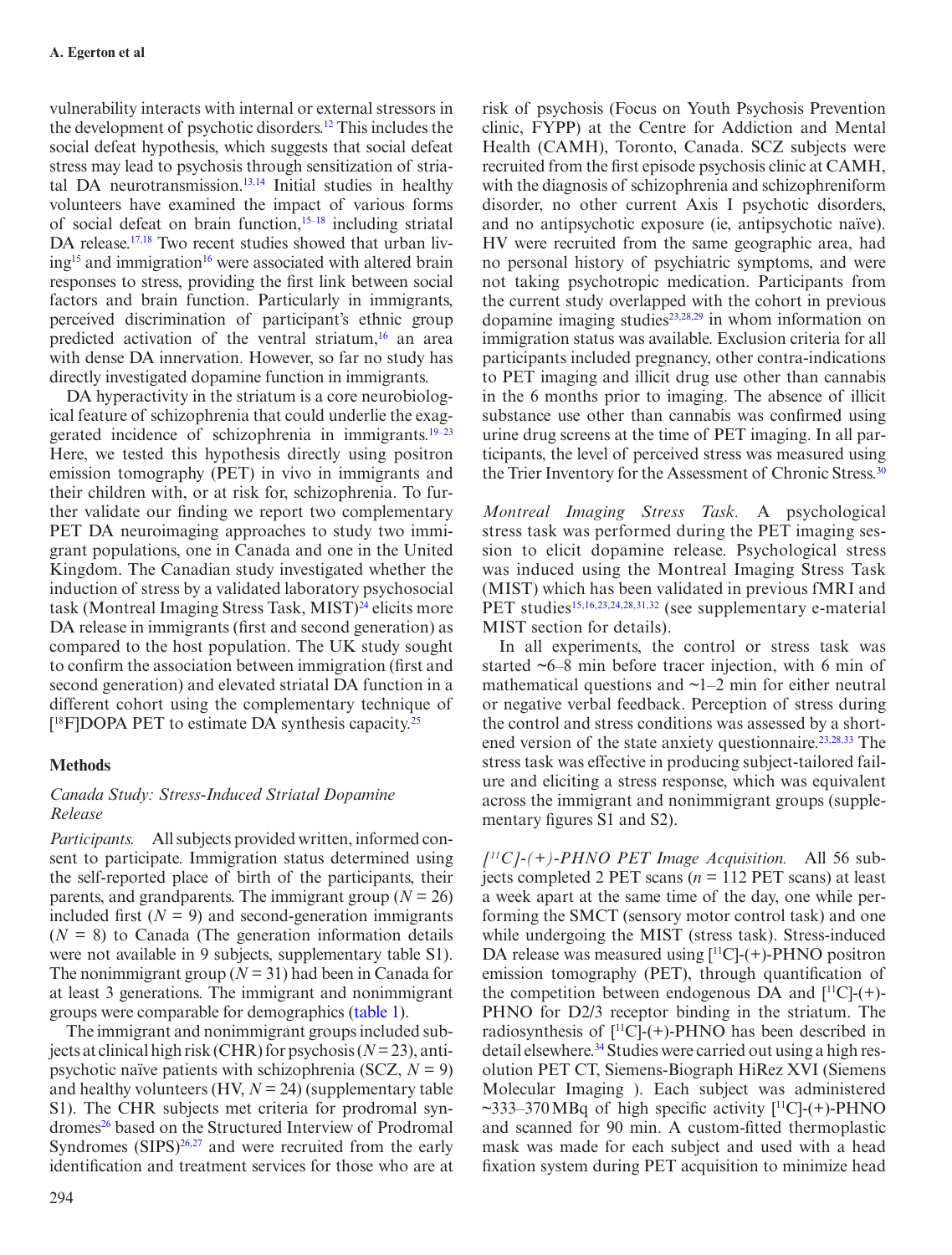| Demographics                 | Nonimmigrant,<br>$n = 30$ | Immigrant,<br>$n = 26$ |
|------------------------------|---------------------------|------------------------|
| Age, years; mean (SD)        | 25.00 (4.86)              | 23.85 (4.49)           |
| Education, years; mean (SD)  | 14.00(2.12)               | 14.08(2.53)            |
| Ethnicity 1/2/3/4/5          | 28/0/0/1/1                | 6/0/14/4/2             |
| Clinical status              |                           |                        |
| HV                           | 17                        | 7                      |
| <b>CHR</b>                   | 9                         | 14                     |
| <b>SCZ</b>                   | $\overline{4}$            | 5                      |
| Gender                       |                           |                        |
| Male                         | 18                        | 14                     |
| Female                       | 12                        | 12                     |
| Tobacco smoking status       |                           |                        |
| Nonsmoker                    | 21                        | 23                     |
| Smoker                       | 9                         | 3                      |
| Cannabis                     |                           |                        |
| Nonuser                      | 14                        | 15                     |
| User (current)               | 16                        | 11                     |
| Cocaine                      |                           |                        |
| Nonuser                      | 26                        | 22                     |
| User (previous)              | $\overline{4}$            | $\overline{4}$         |
| Amphetamine                  |                           |                        |
| Nonuser                      | 28                        | 26                     |
| User (previous)              | $\overline{2}$            | $\theta$               |
| Ecstasy                      |                           |                        |
| Nonuser                      | 24                        | 22                     |
| User (previous)              | 6                         | $\overline{4}$         |
| Amount injected (MBq)        |                           |                        |
| Control task                 | 358.16 (38.11)            | 343.36 (70.67)         |
| Stress task                  | 364.82 (31.08)            | 367.04 (38.85)         |
| Specific activity (MBq/nmol) |                           |                        |
| Control task                 | 43.32 (18.55)             | 39.22 (18.99)          |
| Stress task                  | 47.82 (18.68)             | 41.76 (18.12)          |
| Mass injected $(\mu g)$      |                           |                        |
| Control task                 | 2.30(0.82)                | 2.38(0.85)             |
| Stress task                  | 2.12(0.85)                | 2.56(0.81)             |
|                              |                           |                        |

<span id="page-2-0"></span>**Table 1.** Demographic Data by Immigration Status for the Stress-Induced DA Release Study, Canada Site

*Note*: SD, standard deviation; HV, healthy volunteer; CHR, clinical high risk; SCZ, schizophrenia; Ethnicity (self-reported): 1: White; 2: mixed/multiple ethnic groups; 3: Asian/Asian Canadian; 4: Black/African/Caribbean/Black Canadian; 5: Other. There are no significant group differences.

movement. A CT transmission scan was acquired after each emission scan for attenuation correction.

*[11C]-(+)-PHNO PET Image Analysis.* PET images were reconstructed with a 2D filtered back projection algorithm with a ramp filter at Nyquist cut-off frequency and rebinned into 31 time frames (comprising the background frame, followed by  $[$ <sup>11</sup>C]-(+)-PHNO injection by fifteen 60-s frames and fifteen 300-s frames) as previously validated.<sup>35</sup> Time activity curves (TAC) from the regions of interest (ROIs) were obtained from the dynamic  $[$ <sup>11</sup>C]-(+)-PHNO PET images. The ROIs selected were the whole striatum and its functional subdivisions, including the associative  $(AST)$ , limbic  $(LST)$ , and sensorimotor striatum  $(SMST).$ <sup>36</sup> ROIs were delineated using an automated method implemented in an in-house software (ROMI).<sup>37</sup> Activity from

bilateral ROI were combined and the volume-weighted average signal was used to derive  $[{}^{11}C]$ -(+)-PHNO binding potential  $(BP_{ND})$ .<sup>38</sup>  $BP_{ND}$  was calculated by the Simplified Reference Tissue Method<sup>39</sup> using a cerebellar reference region, as previously described for  $[^{11}C]$ -(+)-PHNO.<sup>40</sup>

Stress-induced DA release was quantified as  $[{}^{11}C]$ -(+)-PHNO % displacement =  $(BP_{ND}SMCT - BP_{ND}MIST)$  /  $BP_{ND}$  SMCT)  $\times$  100%.

In complement to the ROI approach, stress-induced DA release was also assessed using voxel-wise analysis. Each  $BP_{ND}$  parametric map was spatially normalized to the Montreal Neurological Institute (MNI) anatomical template using SPM2 normalization and co-registration tools. These maps were then used to assess significant contrasts between nonstress and stress conditions at the level of the whole brain using an implicit mask of  $BP_{ND}$ >0.3. This mask restricts the statistical search to areas of specific binding (ie, excluding cerebrospinal fluid, background, and the reference region).

#### *UK Study: Striatal Dopamine Synthesis Capacity*

*Participants.* All subjects provided written, informed consent to participate. As in the Canada study, immigration status determined using the self-reported place of birth of the participants, their parents, and grandparents. The immigrant group ( $N = 31$ ) included first ( $N = 13$ ) and second-generation  $(N = 18)$  immigrants to the United Kingdom. The nonimmigrant group  $(N = 44)$  had been in the United Kingdom for at least 3 generations. The immigrant and nonimmigrant groups were comparable for demographics ([table 2\)](#page-3-0).

These participants included 50 individuals who met operationalized CHR criteria[41](#page-8-10) and 26 HV (supplementary table S2). CHR participants were recruited from Outreach and Support in South London (OASIS, part of the South London and Maudsley National Health Service Trust). Of the 50 CHR subjects, 2 were using antipsychotics (1 using olanzapine and 1 using quetiapine). The HV group was recruited from the same geographic area and had no personal of psychiatric symptoms, or psychotropic medication. Both the CHR and HV groups included subjects who had participated in previous dopamine imaging studies<sup>19[,21](#page-7-27)</sup> where information on immigration status was available. Exclusion criteria for all participants included pregnancy or other contra-indications to PET imaging. The absence of illicit substance use other than cannabis was confirmed by urine drugs screen at the time of PET imaging.

*[18F]-DOPA PET Image Acquisition.* Studies were carried out using either a CTI/Siemens ECAT HR+ 962 tomograph (16 HV; 26 CHR)<sup>19</sup> or a CTI/Siemens ECAT HR++ 966 tomograph (10 HV; 24 CHR)<sup>21</sup> (Siemens Molecular Imaging). All participants were asked to fast for 12 h before imaging and received carbidopa (150 mg) and entacapone (400 mg) orally 1 h before imaging to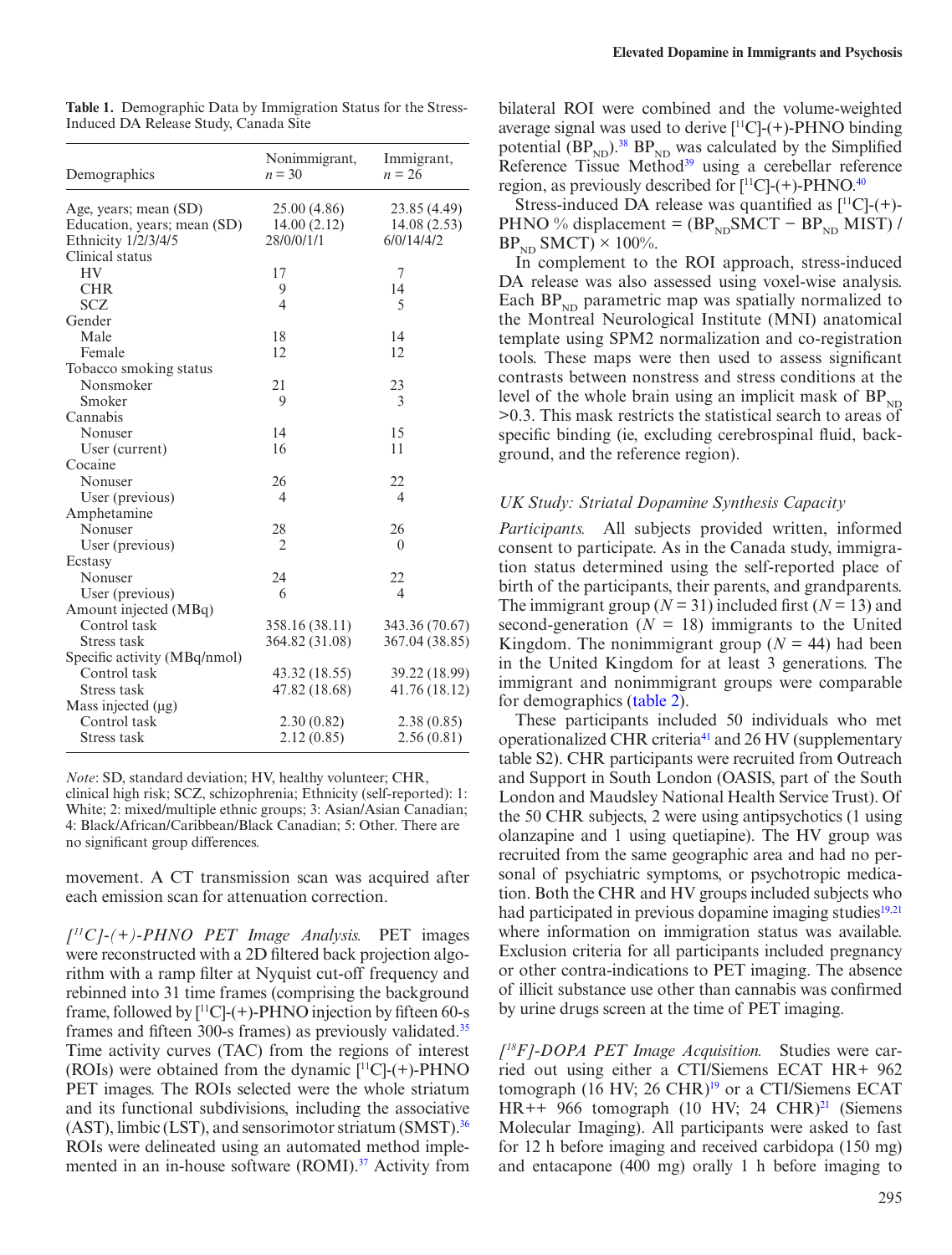| Demographics                    | Nonimmigrant,<br>$n = 44$ | Immigrant,<br>$n = 32$ |
|---------------------------------|---------------------------|------------------------|
| Age, years; mean (SD)           | 24.61 (4.54)              | 23.25(4.14)            |
| Ethnicity 1/2/3/4/5             | 35/2/0/7/0                | 9/2/5/16/0             |
| Clinical status                 |                           |                        |
| <b>HV</b>                       | 13                        | 13                     |
| <b>CHR</b>                      | 31                        | 19                     |
| Gender                          |                           |                        |
| Male                            | 29                        | 15                     |
| Female                          | 15                        | 17                     |
| Tobacco smoking status          |                           |                        |
| Nonsmoker                       | 24                        | 20                     |
| Smoker                          | 19                        | 13                     |
| Cannabis                        |                           |                        |
| 0/1/2/3/4                       | 12/14/5/6/7               | 10/11/4/4/3            |
| Cocaine                         |                           |                        |
| 0/1/2/3/4                       | 26/12/3/2/1               | 23/5/1/2/1             |
| Amphetamine                     |                           |                        |
| 0/1/2/3/4                       | 30/12/1/1/0               | 28/3/0/1/0             |
| Ecstasy                         |                           |                        |
| 0/1/2/3/4                       | 21/18/3/2/0               | 24/4/3/1/0             |
| Injected dose (MBq)             | 166.41 (16.20)            | 163.97 (18.21)         |
| Specific activity $(MBq/\mu M)$ | 26.09 (13.94)             | 28.28 (16.70)          |

<span id="page-3-0"></span>

| <b>Table 2.</b> Demographic Data by Immigration Status for the DA |  |
|-------------------------------------------------------------------|--|
| Synthesis Study, UK Site                                          |  |

*Note:* SD, standard deviation; HV, healthy volunteer; CHR, clinical high risk; SCZ, schizophrenia; Ethnicity (self-reported): 1L White; 2L Mixed/multiple ethnic groups; 3: Asian/Asian Canadian; 4: Black/African/Caribbean/Black Canadian; 5: Other. Drug use is denoted 0: never used; 1: very occasional or experimental use; 2: occasional (monthly) use; 3: moderate (weekly) use; 4: severe (daily) use. There are no significant group differences.

reduce the formation of radiolabeled [18F]-DOPA metabolites. Data were acquired in three-dimensional mode while participants lay at rest. Transmission scans performed before radiotracer injection corrected for attenuation and scatter. Head position was minimized using a light head strap. [18F]-DOPA was administered by bolus intravenous injection (supplementary table S2). Emission data were acquired in list mode for 95 min, and rebinned into 26 time frames (comprising the 30-s background frame, followed by [18F]-DOPA injection with four 60-s frames, three 120-s frames, three 180-s frames, and fifteen 300-s frames).

*[18F]-DOPA PET Image Analysis.* Data were reconstructed using the 3D reprojection algorithms. To correct for head movement during the scan, nonattenuation-corrected dynamic images were denoised using a level 2, order 64 Battle-Lemarie wavelet filter $42$  and individual frames were realigned using a mutual information algorithm.<sup>[43](#page-8-12)</sup> The transformation parameters were then applied to the corresponding attenuation-corrected frames, and the realigned frames were combined to create a movementcorrected dynamic image for analysis.

Striatal ROI were delineated bilaterally on a single subject T1 MRI in MNI space. The cerebellar reference region

296

was defined using a probabilistic atlas.<sup>44</sup> An [<sup>18</sup>F]-DOPA template, also in MNI space, was then normalized together with the ROI map to each individual PET summation image using SPM5.<sup>25</sup> Graphical analysis, adapted for a reference tissue input function<sup>45,46</sup> was used to estimate presynaptic dopamine synthesis capacity by calculating the rate of utilization of the dopamine precursor 18F-DOPA ( $k<sub>i</sub><sup>cer</sup> min<sup>-1</sup>$ ) in the bilateral striatum. To control for potential effects of scanner model,<sup>19</sup> individual subject  $k_i^{\text{cer}}$  values were converted to *z*-scores  $[z = (k_i^{\text{cer}} - \text{ scanner mean})]$  $k_i^{\text{cer}}$  / scanner standard deviation (SD)] for all analyses.

# *Statistical Analysis*

Analysis of covariance was used to determine the main effects of immigration status and of clinical group on [ 11C]-(+)-PHNO displacement or 18F-DOPA *z*-score in the striatum. Nonsignificant immigration  $\times$  clinical group interaction terms were subsequently removed from the model. Effect sizes were calculated as partial eta<sup>2</sup>. Follow-up analysis co-varied for potential effects of illicit drug use. The voxel-wise analysis of DA release utilized SPM8 to examine the difference between the control and stress conditions using paired *t*-tests in the immigrant and nonimmigrant groups, with cannabis use and clinical status as covariates. Partial correlation examined the relationship between perceived stress and  $[{}^{11}C]$ -(+)-PHNO displacement, co-varying for clinical status ( $n = 54$ ). Statistical significance was defined as *P* < .05 unless otherwise stated.

# **Results**

# *Canada Study: Stress-Induced Striatal Dopamine Release*

 $[$ <sup>11</sup>C]-(+)-PHNO BP<sub>ND</sub> values in the control and stress conditions are provided in the supplementary table S3. Immigrants demonstrated elevated striatal DA release in response to stress compared to nonmigrant Canadians  $(F = 8.08; df = 1, 52; P = .006; partial eta 2 = 0.13)$  ([figure 1\)](#page-4-0). The clinical group effect was significant ( $F = 3.57$ ;  $df = 1$ , 52;  $P = .04$ ; partial eta<sup>2</sup> = 0.12), as patients with schizophrenia showed higher striatal DA release than CHR and HV (Bonferroni corrected comparisons, *P* = .05 and .02, respectively). However, the clinical group by immigration status interaction term was nonsignificant. The significant increase in stress-induced DA release in immigrants was present in the AST ( $F = 8.05$ ;  $df = 1$ , 52;  $P = .006$ ; partial eta<sup>2</sup> = 0.13; [figure 1\)](#page-4-0), LST ( $F = 5.22$ ;  $df = 1$ , 52;  $P = .03$ ; partial eta<sup>2</sup> = 0.09), and SMST ( $F = 4.17$ ;  $df = 1$ , 52;  $P = 0.05$ ; partial eta2 = 0.07). Voxel-wise analysis also revealed significant stress-induced striatal DA release in immigrants (supplementary figure S3) with no significant effect in nonimmigrants.

Secondary exploratory ANOVA comparing nonimmigrants to first and second generation immigrants separately found an overall significant effect of immigration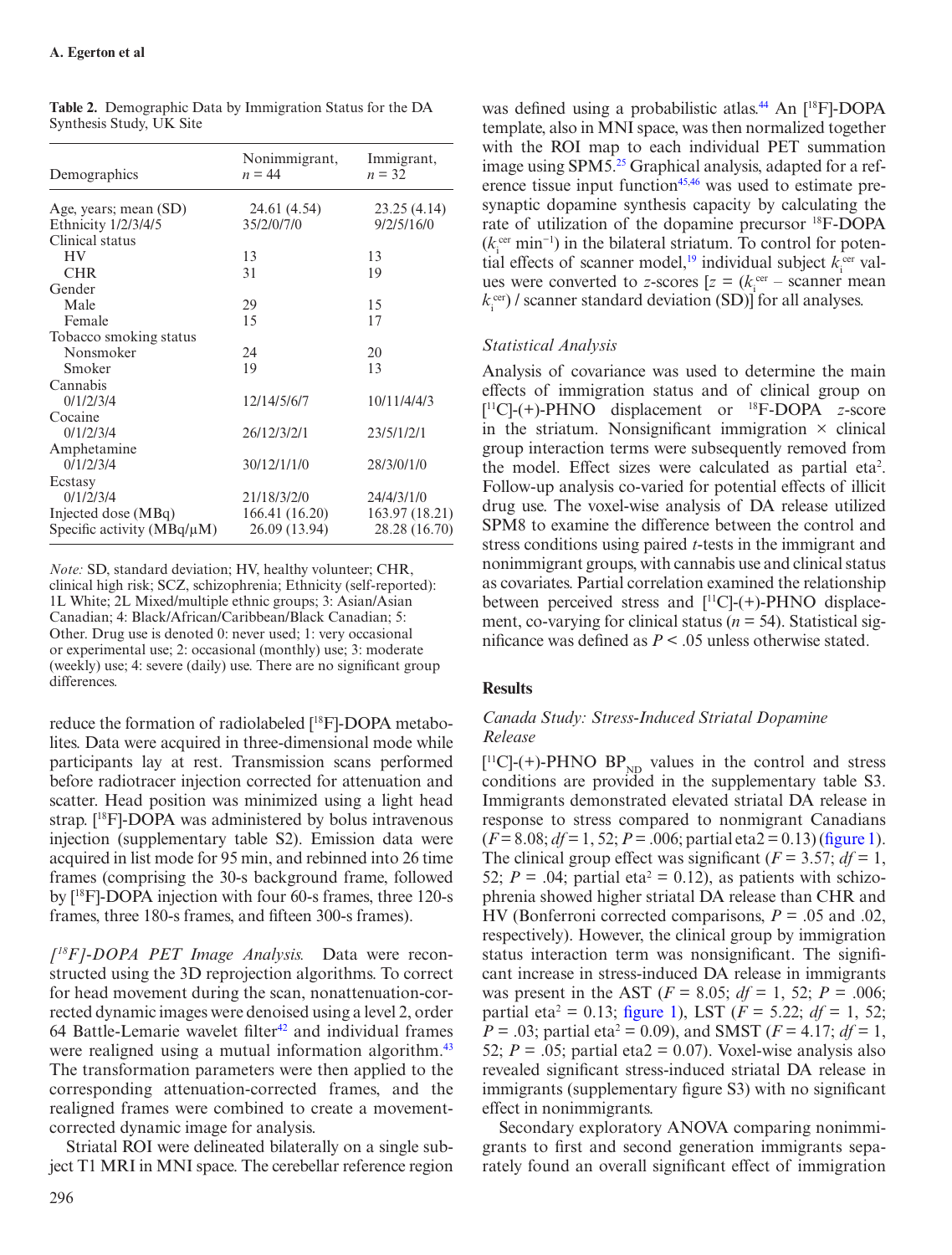

**Fig. 1.** (A) Significant effect of immigration on stress induced DA release in the whole striatum and in striatal subdivisions, including AST, LST, and SMST. WS (*F* = 8.08; *df* = 1, 52; *P* = .006), AST (*F* = 8.05; *df* = 1, 52; *P* = .006), LST (*F* = 5.22; *df* = 1, 52; *P* = .03), and SMST  $(F = 4.17; df = 1, 52; P = .05)$ . (B) Effects of immigration on stress-induced dopamine release in the whole striatum by clinical vulnerability (mean and standard error of the mean, SEM).

on striatal DA release (*F* = 3.31; *df* = 2, 44; *P* = .046), with post hoc tests indicating this was primarily driven by elevated striatal DA release in the first generation immigrants compared to the nonimmigrant group (Bonferroni corrected comparisons,  $P = .05$ ), whereas stress induced DA release did not differ significantly between second generation immigrants and nonimmigrants (*P* = .68) or first generation immigrant groups (*P =* 1.00).

When the ROI analysis was repeated with cannabis use included as a covariate, the effects of both immigration  $(F = 7.26; df = 1, 51; P = .01)$  and clinical group  $(F = 3.68;$  $df = 2$ , 51;  $P = .03$ ) remained significant across the whole striatum. The immigration effect remained significant in AST (*F* = 7.23; *df* = 1, 51; *P* = .01) and LST (*F* = 4.48;  $df = 1$ , 51;  $P = .04$ ), and trend level in SMST ( $F = 3.51$ ; <span id="page-4-0"></span> $df = 1$ , 51;  $P = .07$ ). The clinical group effect was also significant in AST ( $F = 5.15$ ;  $df = 1$ ,  $51$ ;  $P = .01$ ), and was present at trend-level in SMST ( $F = 2.81$ ;  $df = 2$ , 51; *P* = .07), but not in LST. The effects of immigration and clinical group on DA release also remained after co-varying for lifetime history of previous use of other illicit drugs [\(table 1\)](#page-2-0). Stress-induced striatal DA release was associated with several measures of social stress, including work overload, social overload, social pressure, social isolation, etc. (supplementary table S1 and supplementary figure S4).

#### *UK Study: Striatal Dopamine Synthesis Capacity*

Striatal DA synthesis capacity was elevated in the immigrant compared to the nonimmigrant group ( $F = 4.95$ ;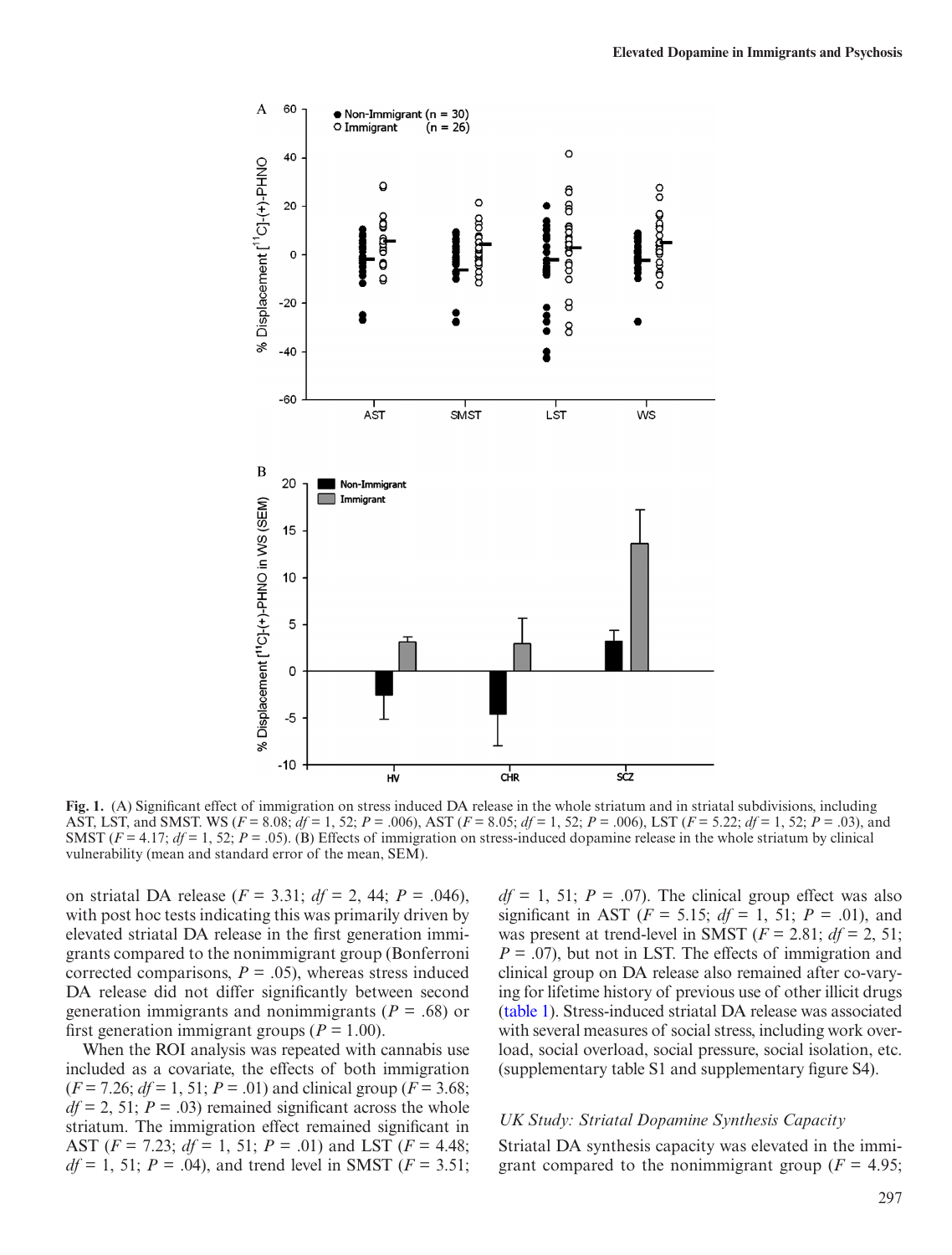$df = 1, 73$ ;  $P = .03$ , partial eta2 = 0.06, [figure 2](#page-5-0)). The clinical group effect showed a trend for increased DA synthesis in the CHR compared to HV group ( $F = 3.79$ ;  $df = 1$ , 73;  $P = .06$ ; partial eta2 = 0.05). The clinical group by immigration status interaction term was nonsignificant. The significant elevation in DA synthesis capacity in immigrants was present in the SMST  $(F = 9.24; df = 1, 73;$  $P = 0.003$ ; partial eta2 = 0.11), with a similar trend in the AST (*F* = 3.28; *df* = 1, 73; *P* = .07; partial eta2 = 0.04). Secondary exploratory ANOVA comparing nonimmigrants to first and second generation immigrants separately found an overall significant effect of immigration on striatal dopamine synthesis capacity ( $F = 3.12$ ;  $df = 1$ , 73;  $P = .047$ , with post hoc tests indicating this was primarily driven by elevated DA synthesis capacity in the second generation immigrant compared to nonimmigrant



<span id="page-5-0"></span>**Fig. 2.** (A) Significant effect of immigration on DA synthesis capacity in the whole striatum and SMST, with similar trends in the AST. WS (*F* = 4.95; *df* = 1, 73; *P* = .03), SMST (*F* = 9.24; *df* = 1, 73; *P* = .003), and AST (*F* = 3.28; *df* = 1, 73; *P* = .07). (B) Effects of immigration on DA synthesis capacity in the whole striatum by clinical vulnerability (mean and standard error of the mean, SEM).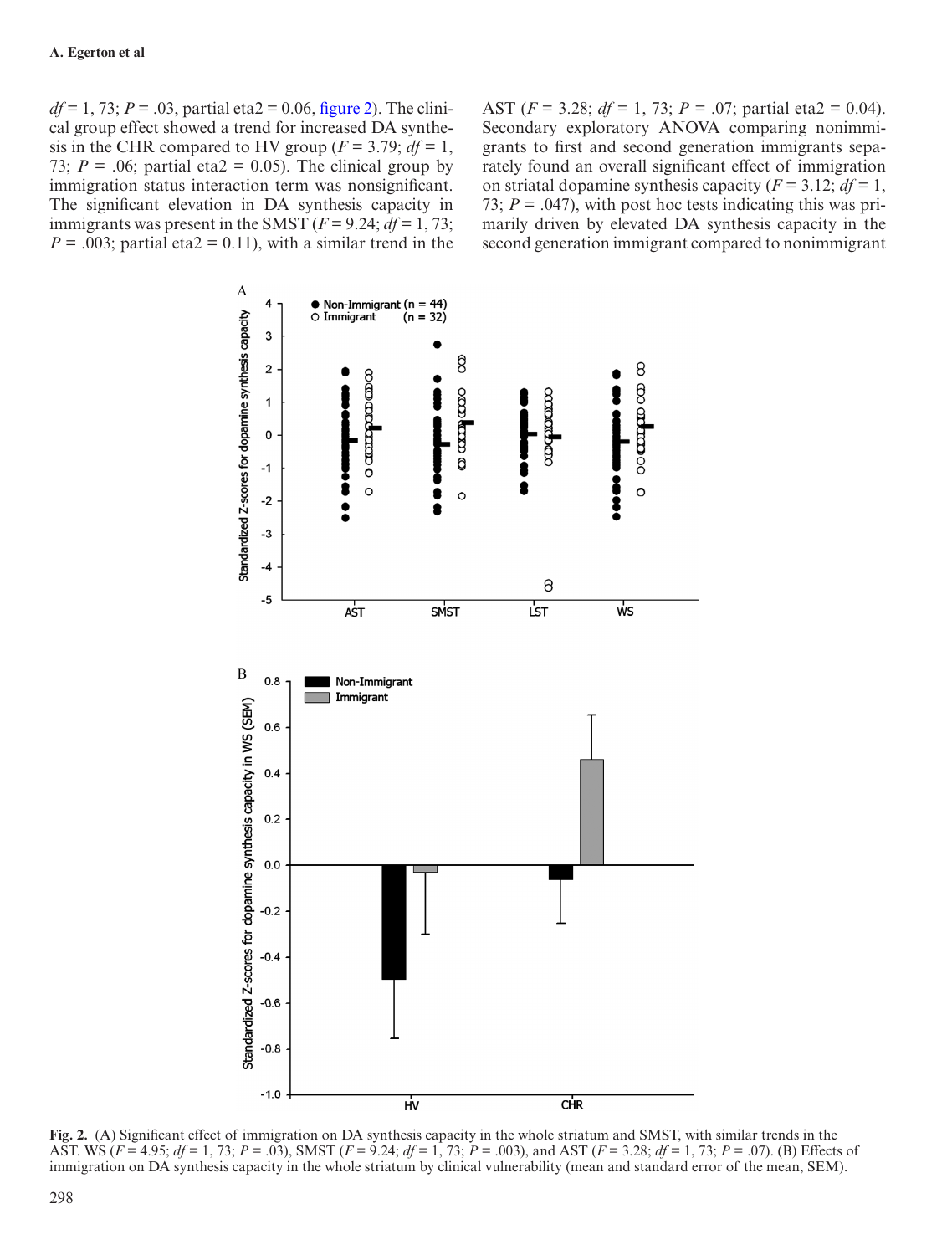group ( $P = .04$ ), whereas DA synthesis capacity did not differ significantly between first generation immigrant and nonimmigrant  $(P = .91)$  or second generation immigrant groups  $(P = .23)$ .

When cannabis use was included in the model, the main effects of both immigration and clinical status on DA synthesis capacity were significant for the whole striatum (*F* = 4.83; *df* = 1, 72; *P* = .03 and *F* = 4.35; *df* = 1, 72; *P* = .04, respectively). The immigration effect remained significant in SMST (*F* = 9.06; *df* = 1, 72; *P* = .004) and trend level in AST  $(F = 3.18; df = 1, 72; P = .07)$ . The clinical group effect was significant in AST ( $F = 4.56$ ;  $df = 1$ , 72;  $P = .04$ ). The main effects of immigration and clinical group on DA synthesis also remained after co-varying for previous use of other illicit substances ([table 2](#page-3-0)), or after excluding the 2 CHR subjects who were currently taking antipsychotics.

### **Discussion**

These results indicate that striatal DA function is elevated in both immigrants and their children, including those at risk for psychosis or with schizophrenia, confirming its relevance for psychotic disorders. The elevation in DA in immigrants was present with relatively large effect size in both the Canada and UK studies, which were performed in independent samples using 2 complementary approaches to imaging presynaptic DA function. As in previous studies of schizophrenia,<sup>[21](#page-7-27)</sup> elevated DA in immigrants were most evident in dorsal striatal regions (AST and SMST). This suggests that adverse psychological, social, and environmental experiences associated with immigration may increase the risk of schizophrenia by influencing brain dopamine function, a key pathophysiological component of psychosis.

The increased DA function in immigrants and their children did not appear to be influenced by cannabis exposure. $28,47$  $28,47$  In both experiments, we confirmed the absence of illicit drugs other than cannabis at the time of PET imaging by urine drugs screen. There were no significant differences in self-reported drug use and immigration effects remained significant when previous illicit drug use was included in the analyses. While lack of detailed illicit drug histories or hair analyses is a limitation, from the available data we believe that our findings were unlikely to be related to drug use. As both the UK and Canadian cohorts included participants of multiple ethnic groups and different generation (1st vs 2nd) distribution, we were unable to determine the effects of immigration accounting for ethnicity or generation status. Future studies could focus on the impact of ethnicity and immigration generation on dopamine function.

While the reasons for the increased risk of schizophrenia and other psychoses in migrant groups are still unclear, there is increasing evidence that victimization, discrimination, social isolation, social defeat, and grow-ing up in an urban environment may contribute.<sup>[17,](#page-7-15)[48](#page-8-17)[,49](#page-8-18),[50](#page-8-19)</sup>

Our subjects came from 2 large cities (London, UK and Toronto, Canada) with relatively large immigrant populations. One avenue for future research is the extent by which social support interventions can mitigate the relationship between risk factors such as immigration, neurobiological markers, and poor mental health. Given the significant waves of immigration happening at this time both in Europe and the Americas, these interventions may become key as pre-emptive strategies.

Cross-sectional studies such as ours cannot provide causal information about the associations between immigration, elevated dopamine function, and schizophrenia. However, studies in experimental animals have shown that experiences of social defeat stress can lead to striatal DA elevation.<sup>51</sup> More broadly, our data are consistent with hypotheses linking social defeat to elevated DA and schizophrenia,<sup>[13](#page-7-12),[14,](#page-7-13)[52,](#page-8-21)[53](#page-8-22)</sup> and reports of striatal DA elevations in adults with hearing impairment,<sup>17</sup> history of childhood abuse<sup>18</sup> or low parental care,  $24$  which may all be forms of social defeat/stress. Our study further supports the relevance of the interaction between adverse social factors and striatal DA for psychotic disorders.

## **Conclusions**

The data from the present study identify a plausible biological mechanism that links the effects of migrant status to the risk of developing psychosis through elevated brain dopaminergic function. These findings suggest that interventions designed to reduce the psychosocial impact of being a migrant might be useful as a means of reducing the risk of psychotic illness.

#### **Supplementary Material**

Supplementary data are available at *Schizophrenia Bulletin* online.

#### **Funding**

The Canadian study was funded by the Canadian Institute of Health Research (CIHR) and the National Association for Research on Schizophrenia and Depression (NARSAD). The UK study was funded by the Medical Research Council (MRC), grant number G0700995, and presents independent research supported by the National Institute of Health Research (NIHR), Biomedical Research Centre at South London, Maudsley NHS Foundation Trust and King's College London. The views expressed are those of the author(s) and not necessarily those of the NHS, the NIHR or the department of Health.

## **Acknowledgments**

We thank all the volunteers who participated in these studies, the members of the Focus on Youth Psychosis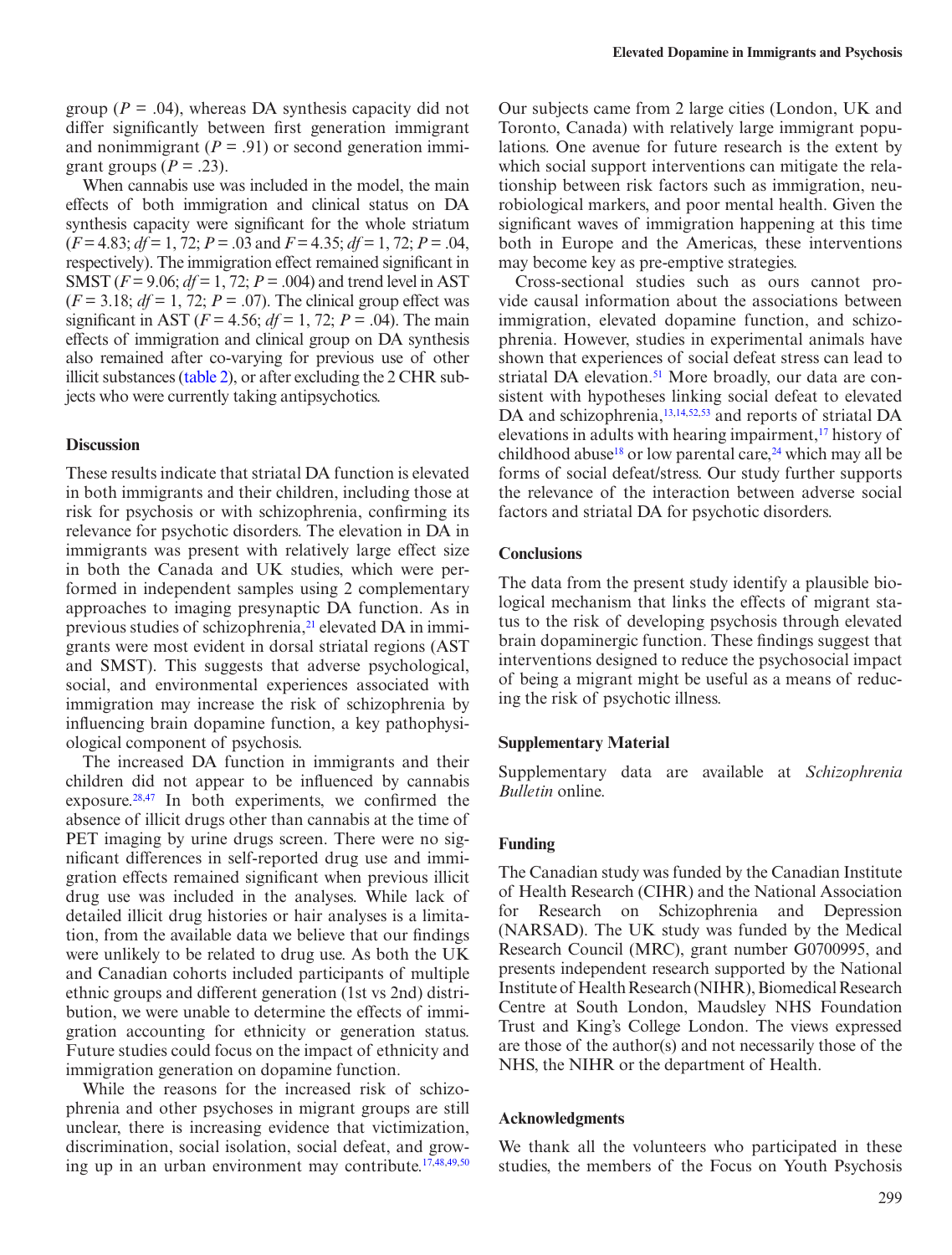Prevention (FYPP) clinic in Toronto and the members of the Outreach and Support in South London (OASIS) who were involved in the recruitment and clinical management of the CHR participants. We are also grateful to the PET team at the Research Imaging Center at CAMH, in Toronto, Canada and at the Cyclotron Unit, Hammersmith Hospital, London, UK. Egerton has received consultancy fees from Heptares Therapeutics Ltd and worked on research funded by Hoffman la Roche. Howes has received unrestricted investigator-led charitable funding from or spoken at meetings organized by Astra-Zeneca, Bristol-Myers Squibb, Janssen, Hoffman la Roche, Leyden-Delta and Eli Lilly. McGuire has received consultancy fees from Hoffman la Roche and Sunovion. The remaining authors declare no potential conflicts of interests.

# **References**

- <span id="page-7-0"></span>1. World Bank. Bilateral Migration Matrix 2013. 2013. [http://siteresources.worldbank.org/INTPROSPECTS/](http://siteresources.worldbank.org/INTPROSPECTS/Resources/334934-1288990760745/Bilateral_Migration_Matrix_2013.xlsx) [Resources/334934-1288990760745/Bilateral\\_Migration\\_](http://siteresources.worldbank.org/INTPROSPECTS/Resources/334934-1288990760745/Bilateral_Migration_Matrix_2013.xlsx) [Matrix\\_2013.xlsx.](http://siteresources.worldbank.org/INTPROSPECTS/Resources/334934-1288990760745/Bilateral_Migration_Matrix_2013.xlsx) Accessed June 24, 2016.
- <span id="page-7-1"></span>2. Population Reference Bureau. World Population Data Sheet 2013. 2013. [http://www.prb.org/pdf13/2013-population-data](http://www.prb.org/pdf13/2013-population-data-sheet_eng.pdf)[sheet\\_eng.pdf](http://www.prb.org/pdf13/2013-population-data-sheet_eng.pdf). Accessed June 24, 2016.
- <span id="page-7-2"></span>3. Cantor-Graae E, Selten JP. Schizophrenia and migration: a meta-analysis and review. *Am J Psychiatry*. 2005;162:12–24.
- <span id="page-7-3"></span>4. Veling W, Selten JP, Susser E, Laan W, Mackenbach JP, Hoek HW. Discrimination and the incidence of psychotic disorders among ethnic minorities in The Netherlands. *Int J Epidemiol*. 2007;36:761–768.
- <span id="page-7-4"></span>5. Cantor-Graae E, Pedersen CB. Risk of schizophrenia in second-generation immigrants: a Danish population-based cohort study. *Psychol Med*. 2007;37:485–494.
- <span id="page-7-5"></span>6. Haasen C, Yagdiran O, Mass R, Krausz M. Schizophrenic disorders among Turkish migrants in Germany. A controlled clinical study. *Psychopathology*. 2001;34:203–208.
- <span id="page-7-6"></span>7. Harrison G, Glazebrook C, Brewin J, et al. Increased incidence of psychotic disorders in migrants from the Caribbean to the United Kingdom. *Psychol Med*. 1997;27:799–806.
- <span id="page-7-7"></span>8. Anderson KK, Cheng J, Susser E, McKenzie KJ, Kurdyak P. Incidence of psychotic disorders among first-generation immigrants and refugees in Ontario. *CMAJ*. 2015;187:E279–E286.
- <span id="page-7-8"></span>9. Howes OD, Murray RM. Schizophrenia: an integrated sociodevelopmental-cognitive model. *Lancet*. 2014;383:1677–1687.
- <span id="page-7-9"></span>10. Abi-Dargham A, Simpson N, Kegeles L, et al. PET studies of binding competition between endogenous dopamine and the D1 radiotracer [11C]NNC 756. *Synapse*. 1999;32:93–109.
- <span id="page-7-10"></span>11. Myin-Germeys I, Delespaul P, van Os J. Behavioural sensitization to daily life stress in psychosis. *Psychol Med*. 2005;35:733–741.
- <span id="page-7-11"></span>12. Zubin J, Spring B. Vulnerability—a new view of schizophrenia. *J Abnorm Psychol*. 1977;86:103–126.
- <span id="page-7-12"></span>13. Selten JP, Cantor-Graae E. Social defeat: risk factor for schizophrenia? *The British Journal of Psychiatry* 2005;187:101–102.
- <span id="page-7-13"></span>14. Selten JP, van der Ven E, Rutten BP, Cantor-Graae E. The social defeat hypothesis of schizophrenia: an update. *Schizophr Bull*. 2013;39:1180–1186.
- <span id="page-7-14"></span>15. Lederbogen F, Kirsch P, Haddad L, et al. City living and urban upbringing affect neural social stress processing in humans. *Nature*. 2011;474:498–501.
- <span id="page-7-17"></span>16. Akdeniz C, Tost H, Streit F, et al. Neuroimaging evidence for a role of neural social stress processing in ethnic minority-associated environmental risk. *JAMA Psychiatry*. 2014;71:672–680.
- <span id="page-7-15"></span>17. Gevonden M, Booij J, van den Brink W, Heijtel D, van Os J, Selten JP. Increased release of dopamine in the striata of young adults with hearing impairment and its relevance for the social defeat hypothesis of schizophrenia. *JAMA Psychiatry*. 2014;71:1364–1372.
- <span id="page-7-16"></span>18. Oswald LM, Wand GS, Kuwabara H, Wong DF, Zhu S, Brasic JR. History of childhood adversity is positively associated with ventral striatal dopamine responses to amphetamine. *Psychopharmacology*. 2014;231:2417–2433.
- <span id="page-7-18"></span>19. Egerton A, Chaddock CA, Winton-Brown TT, et al. Presynaptic striatal dopamine dysfunction in people at ultrahigh risk for psychosis: findings in a second cohort. *Biol Psychiatry*. 2013;74:106–112.
- 20. Howes O, Bose S, Turkheimer F, et al. Progressive increase in striatal dopamine synthesis capacity as patients develop psychosis: a PET study. *Mol Psychiatry*. 2011;16:885–886.
- <span id="page-7-27"></span>21. Howes OD, Montgomery AJ, Asselin MC, et al. Elevated striatal dopamine function linked to prodromal signs of schizophrenia. *Arch Gen Psychiatry*. 2009;66:13–20.
- 22. Kegeles LS, Abi-Dargham A, Frankle WG, et al. Increased synaptic dopamine function in associative regions of the striatum in schizophrenia. *Arch Gen Psychiatry*. 2010;67:231–239.
- <span id="page-7-23"></span>23. Mizrahi R, Addington J, Rusjan PM, et al. Increased stressinduced dopamine release in psychosis. *Biol Psychiatry*. 2012;71:561–567.
- <span id="page-7-19"></span>24. Pruessner JC, Champagne F, Meaney MJ, Dagher A. Dopamine release in response to a psychological stress in humans and its relationship to early life maternal care: a positron emission tomography study using [11C]raclopride. *J Neurosci*. 2004;24:2825–2831.
- <span id="page-7-20"></span>25. Egerton A, Demjaha A, McGuire P, Mehta MA, Howes OD. The test-retest reliability of 18F-DOPA PET in assessing striatal and extrastriatal presynaptic dopaminergic function. *Neuroimage*. 2010;50:524–531.
- <span id="page-7-21"></span>26. Miller TJ, McGlashan TH, Rosen JL, et al. Prodromal assessment with the structured interview for prodromal syndromes and the scale of prodromal symptoms: predictive validity, interrater reliability, and training to reliability. *Schizophr Bull*. 2003;29:703–715.
- <span id="page-7-22"></span>27. Miller TJ, McGlashan TH, Rosen JL, et al. Prospective diagnosis of the initial prodrome for schizophrenia based on the Structured Interview for Prodromal Syndromes: preliminary evidence of interrater reliability and predictive validity. *Am J Psychiatry*. 2002;159:863–865.
- <span id="page-7-24"></span>28. Mizrahi R, Kenk M, Suridjan I, et al. Stress-induced dopamine response in subjects at clinical high risk for schizophrenia with and without concurrent cannabis use. *Neuropsychopharmacology*. 2014;39:1479–1489.
- <span id="page-7-25"></span>29. Suridjan I, Rusjan P, Addington J, Wilson AA, Houle S, Mizrahi R. Dopamine D2 and D3 binding in people at clinical high risk for schizophrenia, antipsychotic-naive patients and healthy controls while performing a cognitive task. *J Psychiatry Neurosci*. 2013;38:98–106.
- <span id="page-7-26"></span>30. Schulz P, Schlotz W. Trierer Inventar zur Erfassung von chronischem Streß (TICS): Skalenkonstruktion, teststatistische Überprüfung und Validierung der Skala Arbeitsüberlastung. *Diagnostica* 1999;45:8–19.